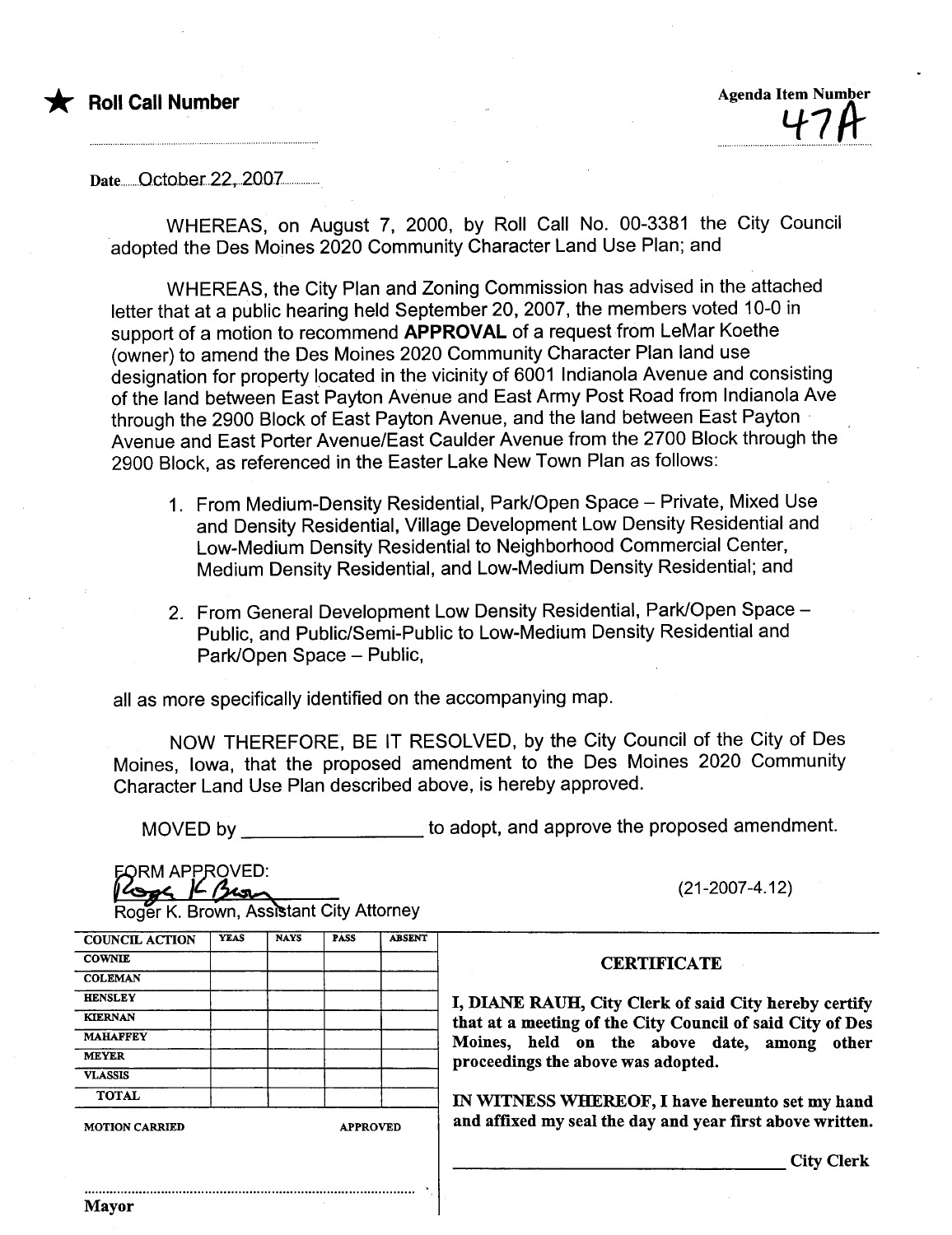47



Koethe Development - E Army Post Road & Indianola Avenue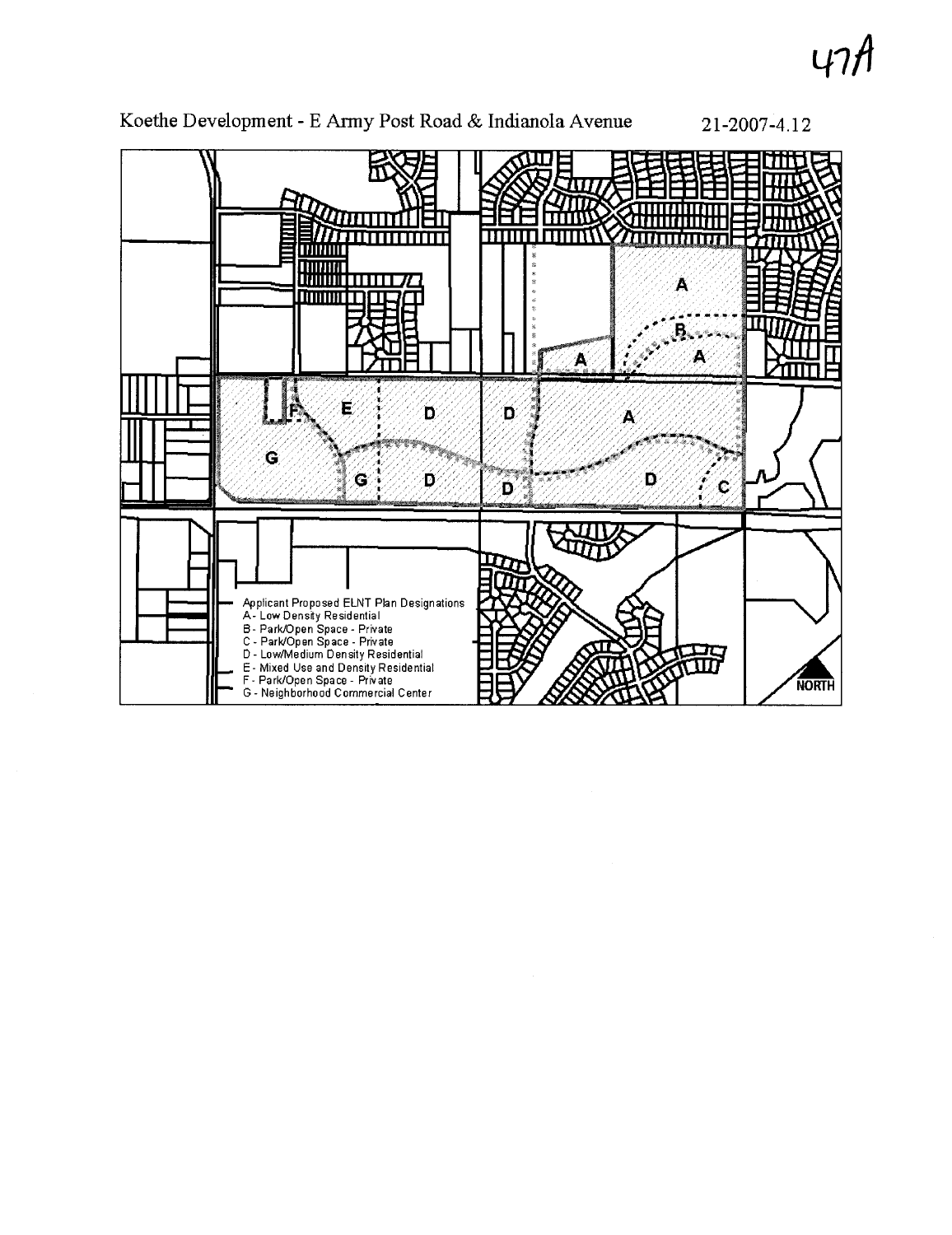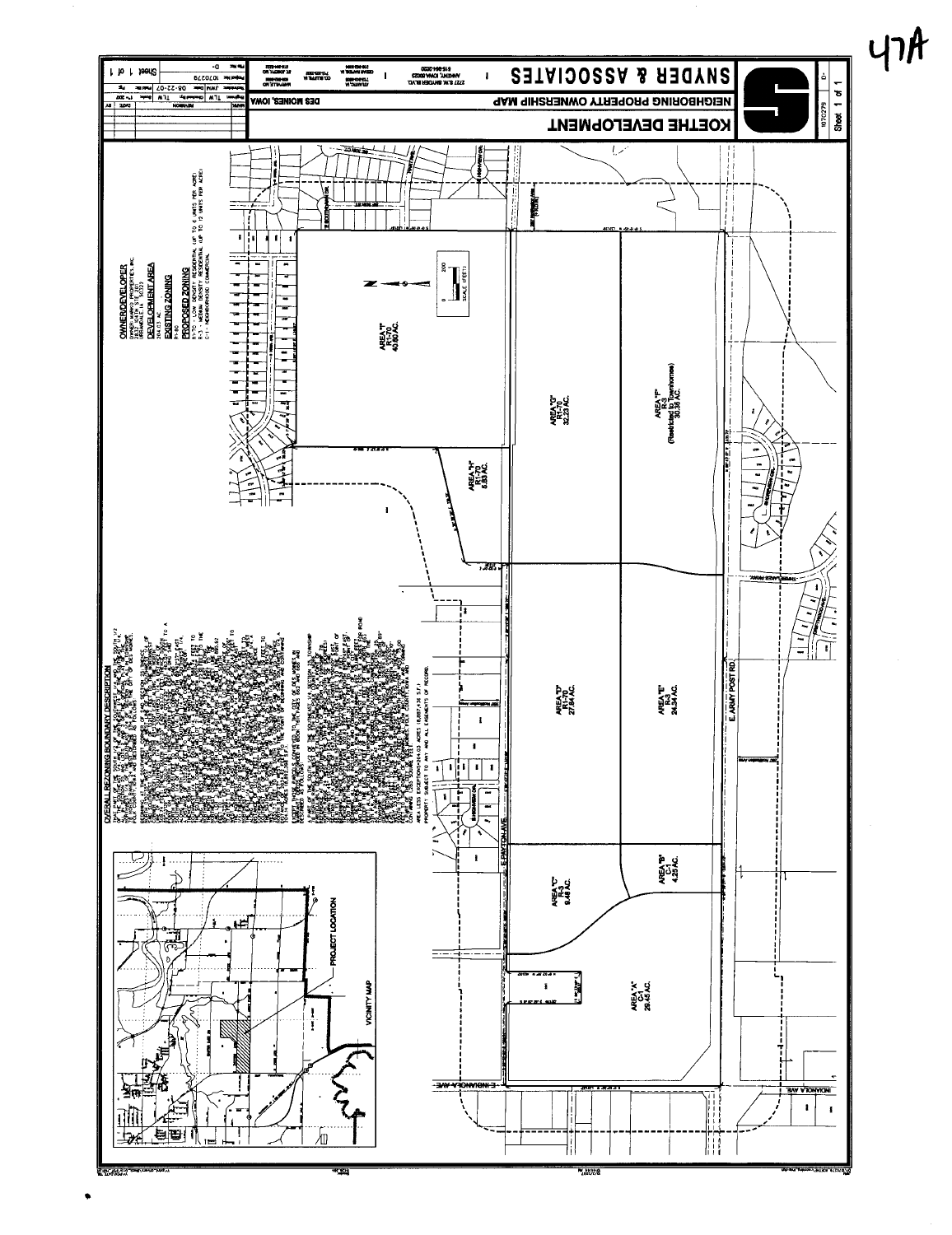October 22, 2007  $\mathsf{u}_1$ 

Honorable Mayor and City Council City of Des Moines, Iowa

Members:

Communication from the City Plan and Zoning Commission advising that at their meeting held September 20, 2007, the following action was taken:

## COMMISSION RECOMMENDATION:

|                                                                                                                                                                                       | After public hearing, the members voted 10-0 as follows: |   |             |      |        |  |  |
|---------------------------------------------------------------------------------------------------------------------------------------------------------------------------------------|----------------------------------------------------------|---|-------------|------|--------|--|--|
|                                                                                                                                                                                       | Commission Action: Yes                                   |   | <b>Nays</b> | Pass | Absent |  |  |
|                                                                                                                                                                                       | David Cupp                                               | X |             |      |        |  |  |
| CITY OP DES MOINES                                                                                                                                                                    | <b>Shirley Daniels</b>                                   |   |             |      | X      |  |  |
|                                                                                                                                                                                       | Dann Flaherty                                            | Х |             |      |        |  |  |
|                                                                                                                                                                                       | <b>Bruce Heilman</b>                                     | Χ |             |      |        |  |  |
|                                                                                                                                                                                       | Jeffrey Johannsen                                        |   |             |      | X      |  |  |
| <b>CITY PLAN AND ZONING COMMISSION</b><br>ARMORY BUILDING<br>602 ROBERT D. RAY DRIVE<br>DES MOINES, IOWA 50309-1881<br>(515) 283-4182<br>ALL-AMERICA CITY<br>1949, 1976, 1981<br>2003 | Greg Jones                                               | Χ |             |      |        |  |  |
|                                                                                                                                                                                       | <b>Frances Koontz</b>                                    |   |             |      | X      |  |  |
|                                                                                                                                                                                       | Kaye Lozier                                              | Х |             |      |        |  |  |
|                                                                                                                                                                                       | Jim Martin                                               | Χ |             |      |        |  |  |
|                                                                                                                                                                                       | <b>Brian Millard</b>                                     | Χ |             |      |        |  |  |
|                                                                                                                                                                                       | <b>Brook Rosenberg</b>                                   | Χ |             |      |        |  |  |
|                                                                                                                                                                                       | <b>Mike Simonson</b>                                     | Χ |             |      |        |  |  |
|                                                                                                                                                                                       | <b>Kent Sovern</b>                                       |   |             |      | X      |  |  |
|                                                                                                                                                                                       | Tim Urban                                                |   |             |      | X      |  |  |
|                                                                                                                                                                                       | Marc Wallace                                             | Χ |             |      |        |  |  |

APPROVAL of a request from LeMar Koethe (owner) to amend the Des Moines 2020 Community Character Plan land use designation for property located at 6001 Indianola Avenue more specifically described as the land between East Payton Avenue and East Army Post Road from Indianola Ave through the 2900 Block of East Payton Avenue; and the land between East Payton Avenue and East Porter Avenue/East Caulder Avenue from the 2700 Block through the 2900 Block, as referenced in the Easter Lake New Town Plan as follows: (21-2007 -4.12)

- 1. From Medium-Density Residential, Park/Open Space Private, Mixed Use and Density Residential, Village Development Low Density Residential and Low-Medium Density Residential to Neighborhood Commercial Center, Medium Density Residential, and Low-Medium Density Residential; and
- 2. From General Development Low Density Residential, Park/Open Space - Public, and Public/Semi-Public to Low-Medium Density Residential and Park/Open Space - Public.

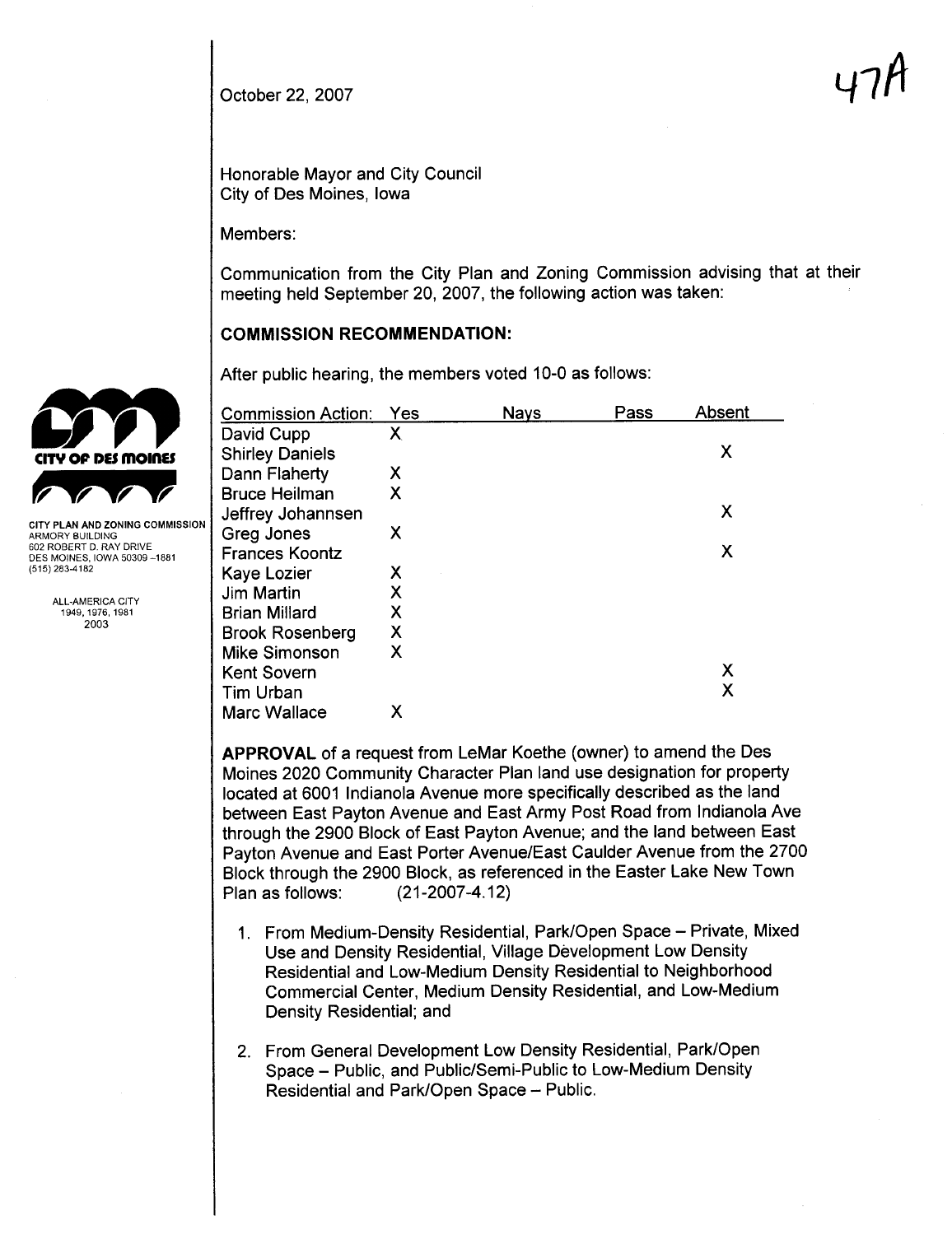By same motion and vote, members recommended APPROVAL of a request to rezone subject property from "R1-80" One-Family Residential District to "C-1" Neighborhood Retail Commercial District, "R-4" Multiple Family Residential District, Limited "R-3" Multiple-Family Residential District, and "R1-70" One-Family Low-Density Residential District to allow for large scale mixed use<br>development, subject to the following conditions: (ZON2007-00140) development, subject to the following conditions:

- 1. The proposed "R-3" District is limited to 12 units per net acre.
- 2. The area proposed to be zoned "R-4" District is zoned "R-3" District with a maximum of 17 units per acre.
- 3. Trails are provided as shown on the submitted conceptual development plan and in accordance with the Easter Lake New Town Plan.
- 4. The site is developed in substantial conformance with the submitted conceptual development plan.
- 5. Extension of SE 29<sup>th</sup> Court from its terminus at the north end of the site to East Army Post Road.
- 6. A tree survey of all trees over 6" in caliper and a tree protection plan and shall be submitted as part of any Preliminary Plat for the property.
- 7, No trees over 6" in caliper shall be removed on the subject property until a grading plan is approved as part of a Preliminary Plat.
- 8. Each single-family dwelling unit shall have a private garage, whether attached or detached.
- 9. Minimum building floor areas for single-family residential shall be as follows:
	- a) Single-story (ranch) 1,200 square feet, excluding basements.
	- b) Two-story 1,400 square feet, excluding basements.
- 10. The front elevation of each single-family home constructed must contain one of the following:
	- a) A front porch of not less than 60 square feet; or
	- b) Stone or brick masonry siding equal to a minimum of 1/3 of the 1st floor.
- 11. The front elevation of each single-family home constructed must contain one of the following:
	- a) Shutters on each side of each window: or
	- b) Window trim not less than 4" in width.
- 12. The exterior of each single-family home must be of masonry (brick or stone) and/or vinyl, cedar, or Hardi-Plank siding. If vinyl siding is selected, it must be greater than 40 mills thick.
- 13. The roof on any home constructed shall be of architectural type shingles or cedar shakes. Standard 3-tab shingles are prohibited.
- 14. Fencing shall be limited as follows:
	- a) Black vinyl-clad chain link is the only fencing material permitted.
	- b) The maximum height of fencing allowed in a side or rear yard is five-feet (5').
	- c) Fencing is prohibited within any front yard and within access easements to detention basins or trails.
	- d) If fencing is placed in an easement that prohibits access, the city will remove the fence to gain access. Replacement of the fence is the responsibility of the homeowner.
	- e) Wood privacy screens up to six-feet (6') in height are permitted when located outside of the required setbacks for a principal structure, outside of conservation easements and when adjoining private patios or decks outside the required front yard.
	- f) All other fencing or screening is subject to the review and approval of the Planning Director and/or the Zoning Board of Adjustment.
- 15. The builder owner is responsible for lot maintenance, erosion control and adhering to all EPA and DNR standards, Erosion control and drainage plans for the entire development are to be determined prior to the site plan returning to the Planning Commission.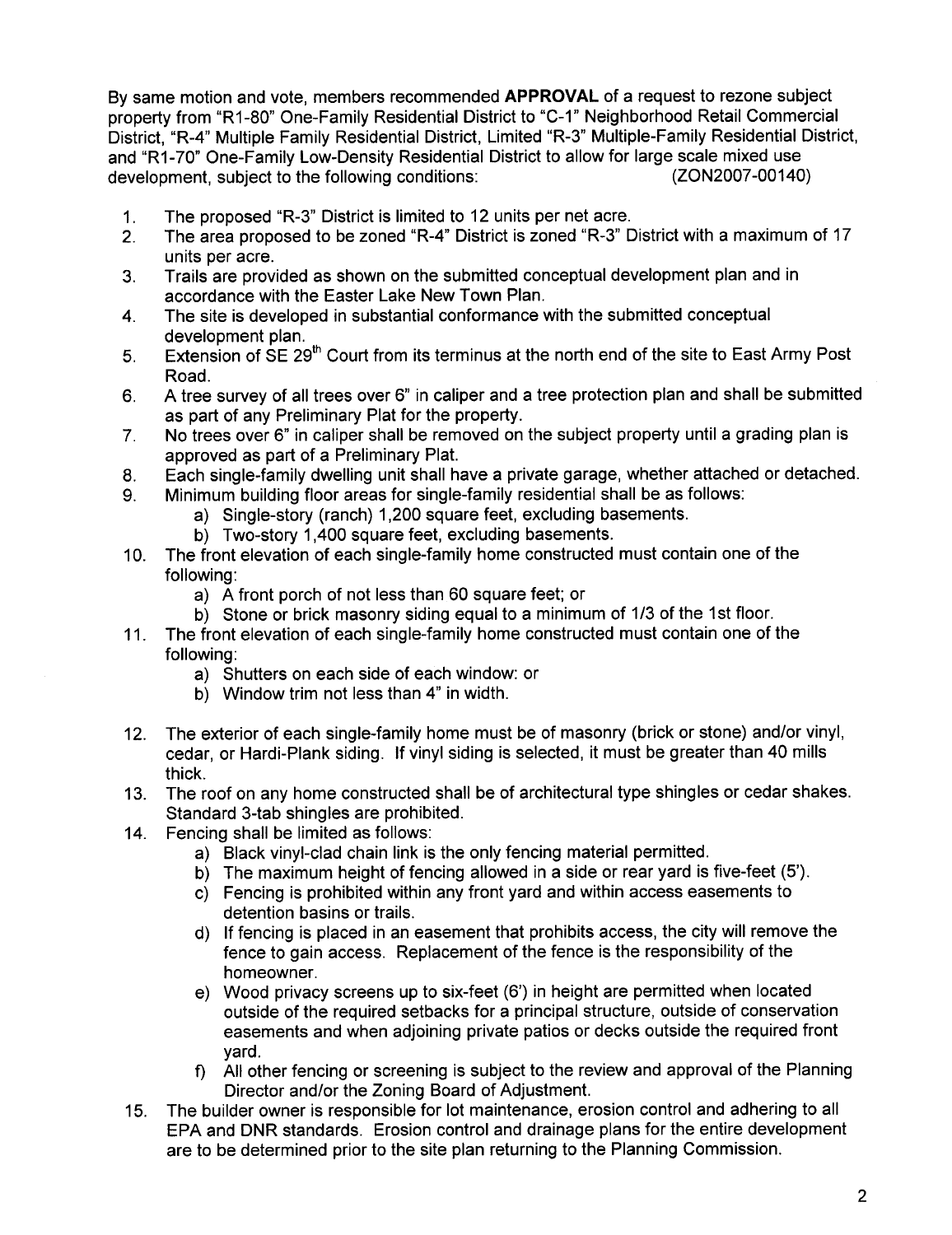- 16. A unified landscaping theme for the overall development of the "C\_1" District shall be prepared by the owners of the Property and approved by the Plan and Zoning Commission prior to approval of any site plan for the Property. No site plan shall be approved for the Property, which does not conform to the approved unified landscaping theme.
- 17. A unified architectural theme for the overall development of the "C-1 District shall be prepared by the owners of the Property and approved by the Plan and Zoning Commission prior to approval of any site plan for the Property. No site plan shall be approved for the Property, which does not conform to the approved unified architectural theme. The unified architectural theme shall include a requirement for a predominance of quality materials such as brick, stone, and/or masonry block.
- 18. There shall be no plats of survey. All subdivision of property is to be done through the subdivision process.
- 19. Any multi-family areas and the C-1 District shall adhere to R-3 density limits.
- 20. Neighborhood to be notified when site plans return to the Commission.
- 21. Realign the east/west street to straighten it out and replace the R-3 portion north of the east/west street with R1-70, single-family residential zoning.

Written Responses 5 In Favor 11 In Opposition

This item would not require a 6/7 vote of the City Council.

## STAFF RECOMMENDATION AND BASIS FOR APPROVAL

Part A) Staff recommends that the proposed rezoning be found not in conformance with the existing Des Moines' 2020 Community Character Plan Land Use Map.

Part B) Staff recommends approval of requested amendments subject to the area proposed to be designated Mixed Use and Density Residential being designated Medium Density ResidentiaL.

Part C) Staff recommends approval of the requested rezoning subject to the following conditions:

- 1. The proposed "R-3" District is limited to 12 units per net acre.
- 2. The area requested for "R-4" District be zoned "R-3" District with a maximum of 17 units per acre.
- 3. Trails are provided as shown on the submitted conceptual development plan and in accordance with the Easter Lake New Town Plan.
- 4, The site is developed in substantial conformance with the submitted conceptual development plan.
- 5. Extension of SE 29<sup>th</sup> Court from its terminus at the north end of the site to East Army Post Road.
- 6. A tree survey of all trees over 6" in caliper and a tree protection plan and shall be submitted as part of any Preliminary Plat for the property.
- 7. No trees over 6" in caliper shall be removed on the subject property until a grading plan is approved as part of a Preliminary Plat.
- 8. Each single-family dwelling unit shall have a private garage, whether attached or detached.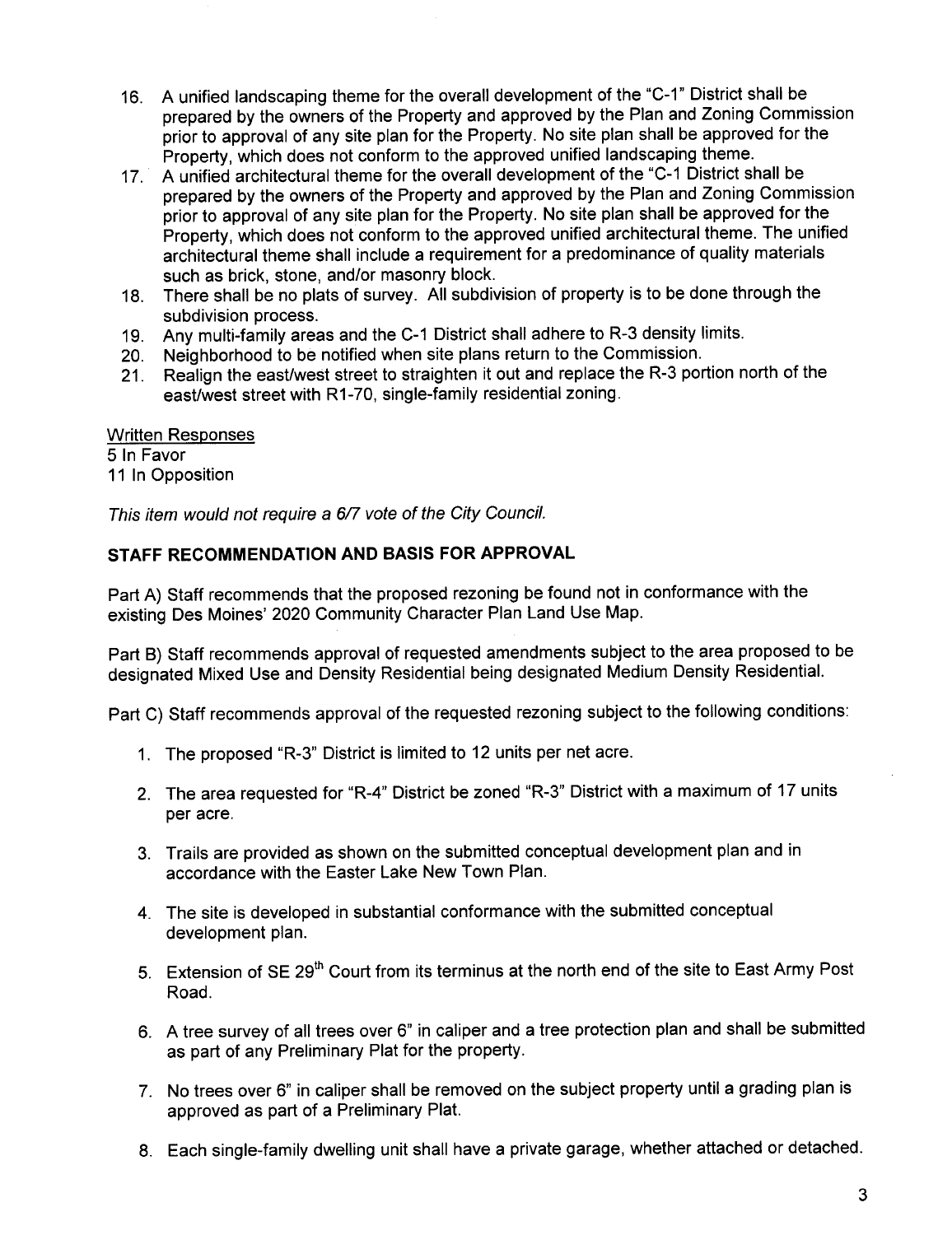- 9. Minimum building floor areas for single-family residential shall be as follows:
	- a) Single-story (ranch) 1,200 square feet, excluding basements.
	- b) Two-story 1,400 square feet, excluding basements.
- 10. The front elevation of each single-family home constructed must contain one of the following:
	- a) A front porch of not less than 60 square feet; or
	- b) Stone or brick masonry siding equal to a minimum of 1/3 of the 1st floor.
- 11. The front elevation of each single-family home constructed must contain one of the following:
	- a) Shutters on each side of each window: or
	- b) Window trim not less than 4" in width.
- 12. The exterior of each single-family home must be of masonry (brick or stone) and/or vinyl, cedar, Masonite, or Hardi-Plank siding. If vinyl siding is selected, it must be greater than 40 mils thick.
- 13. The roof on any home constructed shall be of architectural type shingles or cedar shakes. Standard 3-tab shingles are prohibited.
- 14. Fencing shall be limited as follows:
	- a) Black vinyl-clad chain link is the only fencing material permitted.
	- b) The maximum height of fencing allowed in a side or rear yard is five-feet (5').
	- c) Fencing is prohibited within any front yard and within access easements to detention basins or trails.
	- d) If fencing is placed in an easement that prohibits access, the city will remove the fence to gain access. Replacement of the fence is the responsibility of the homeowner.
	- e) Wood privacy screens up to six-feet (6') in height are permitted when located outside of the required setbacks for a principal structure, outside of conservation easements and when adjoining private patios or decks outside the required front yard.
	- f) All other fencing or screening is subject to the review and approval of the Planning Director and/or the Zoning Board of Adjustment.
- 15. The builder owner is responsible for lot maintenance, erosion control and adhering to all EPA and DNR standards.
- 16. A unified landscaping theme for the overall development of the "C-1" District shall be prepared by the owners of the Property and approved by the Community Development Director prior to approval of any site plan for the Property. No site plan shall be approved for the Property, which does not conform to the approved unified landscaping theme.
- 17. A unified architectural theme for the overall development of the "C-1 District shall be prepared by the owners of the Property and approved by the Community Development Director prior to approval of any site plan for the Property. No site plan shall be approved for the Property, which does not conform to the approved unified architectural theme. The unified architectural theme shall include a requirement for a predominance of quality materials such as brick, stone, and/or masonry block.

#### STAFF REPORT

1. Purpose of Request: The subject site is generally located between East Payton Avenue and East Army Post Road from Indianola Ave through the 2900 Block of East Payton Avenue. The applicant is proposing to rezone the northeast 80.11 acres of the site to "R1-70" One-Family Low Density Residential District, the central and southeast 80.88 acres to "R-3" Multiple Family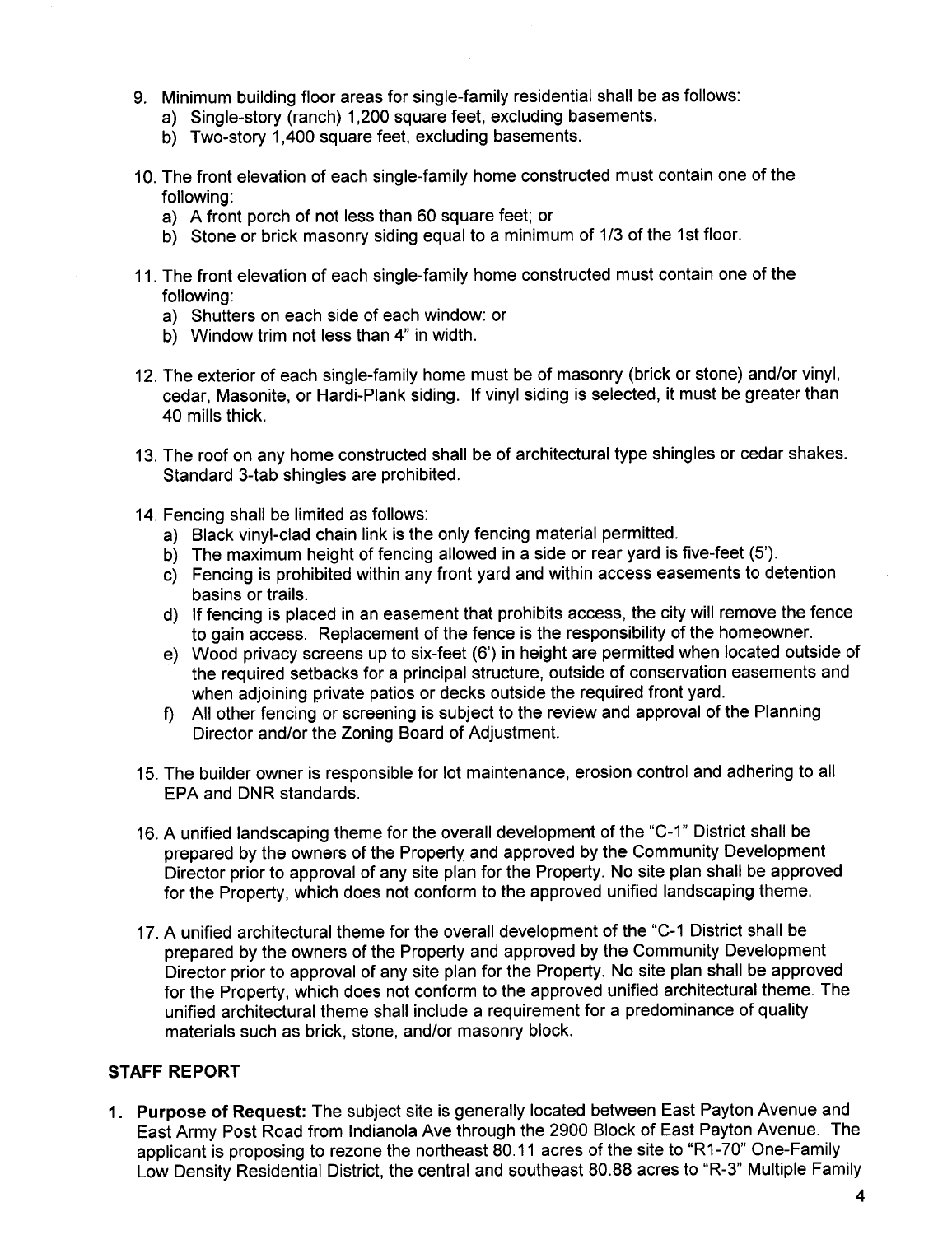Residential District with a limit of 12 units per acre, the northwest 9.34 acres to "R-4" Multiple Family Residential District and the western 33.84 acres to "C-1" Neighborhood Retail Commercial District.

- 2. Size of Site: 204.17 acres.
- 3. Existing Zoning (site): "R1-80" One-Family Residential District.
- 4. Existing Land Use (site): Undeveloped.
- 5. Adjacent Land Use and Zoning:
	- North "PUD", "R1-70", "R1-90", "PUD"; Townhomes, undeveloped land and single-family dwellings.
	- South "Three Lakes Estates PUD" & "R1-80"; Cemetery, future city park and singlefamily dwellings.

East-" PUD" & "R1-60"; Undeveloped land and single-family dwellings.

West - "R1-80" & "C-1"; Single-family dwellings and convenience store.

- 6. General Neighborhood/Area Land Uses: The subject property is located in the Easter Lake New Town Plan area. The surrounding area generally consists of single-family dwellings, townhomes and agricultural land.
- 7. Applicable Recognized Neighborhood(s): Easter Lake Area Neighborhood.
- 8. Relevant Zoning History: None.
- 9. 2020 Community Character Land Use Plan Designation: Easter Lake New Town Plan: General Development Low Density Residential, Village Development Low Density Residential, Low-Medium Density Residential, Medium Density Residential, Mixed Use and Density Residential, and Neighborhood Commercial Center.
- 10. Applicable Regulations: The Commission reviews all proposals to amend zoning regulations or zoning district boundaries within the City of Des Moines. Such amendments must be in conformance with the comprehensive plan for the City and designed to meet the criteria in §414.3 of the Iowa Code. The Commission may recommend that certain conditions be applied to the subject property if the property owner agrees in writing, prior to the City Council Hearing. The recommendation of the Commission will be forwarded to the City CounciL.

# II. ADDITIONAL APPLICABLE INFORMATION

1. Natural Site Features: The subject property consists of rolling hills that generally slope downward towards the east and south. The majority of the site has historically been used for agricultural production. Several natural drainage ways dissect the property many of which include large clusters of trees. There is also significant lineal tree coverage along East Payton Avenue and East Army Post Road.

The submitted conceptual development plan identifies two areas in the eastern portion the site and one in the northwestern portion of the site as park space. These areas are in the vicinity of future park/open space identified in the Easter Lake New Town Plan and are located in some of the wooded areas of the site. Staff believes there are more opportunities to save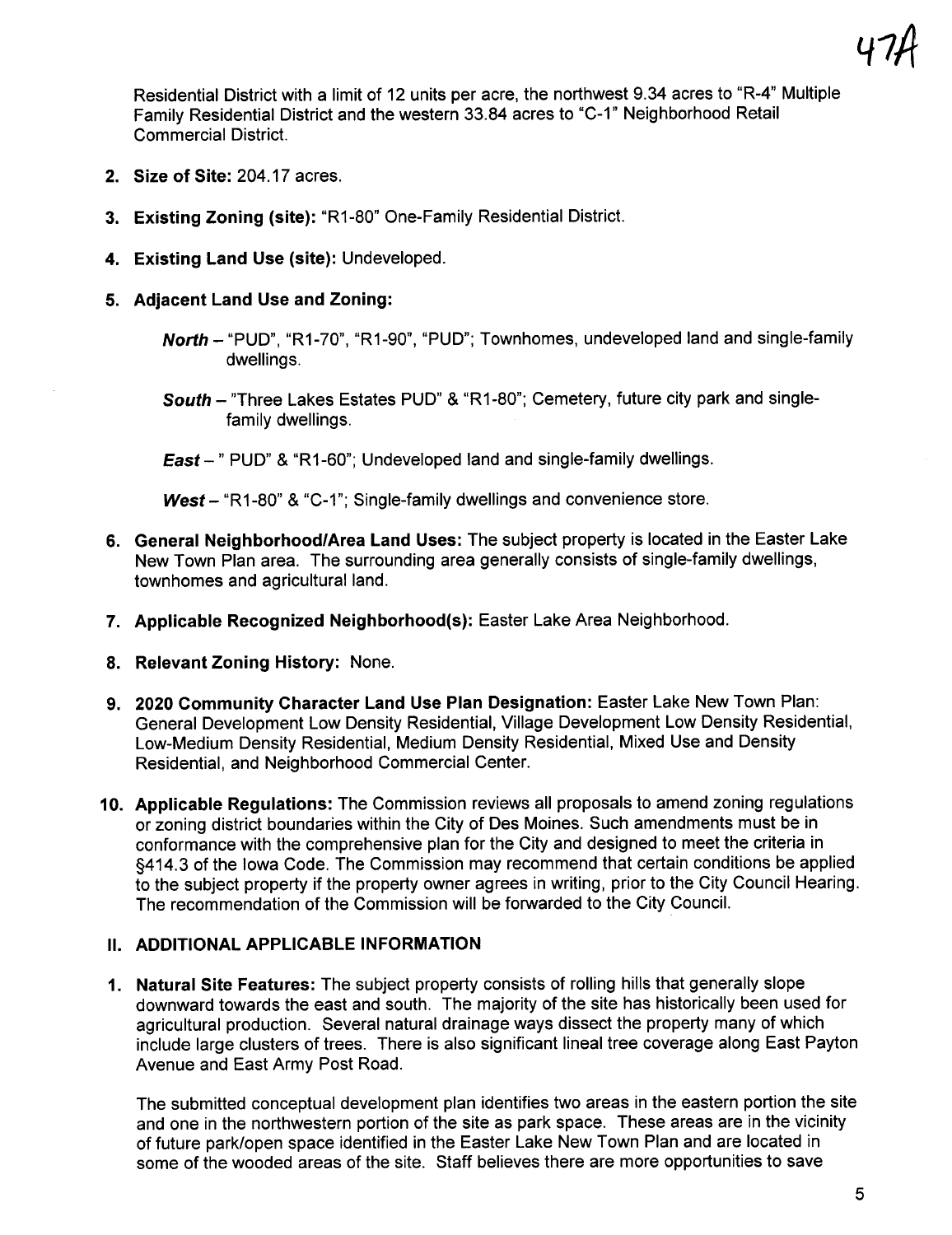trees on the site than in addition to these areas. Staff recommends that approval of the requested rezoning be on the condition that a survey of all trees over 6" in caliper and a tree protection plan be submitted during the Preliminary Plat review process. Staff further recommends that no trees over 6" in caliper be removed on the subject property until a grading plan is approved as part of a Preliminary Plat. The mitigation of the loss of trees will be reviewed after the tree survey and tree protection plan are submitted.

- 2. Drainage/Grading: Drainage and grading will be evaluated at the plat phase of the development and during the review of site plans for individual projects within the development. The portion of the site south of East Payton Avenue generally drains to the south and then east along the southern portion of the site. The portion of the site north of East Payton Avenue generally drains to the east.
- 3. Utilities: The developer will be required to extend services into the development. Staff believes there is sufficient capacity in the surrounding utilities to support future development.
- 4. Landscaping & Buffering: The submitted conceptual development plan identifies a total of 13 acres of park space that will provide some buffering for adjoining uses and from within the proposed development. Staff believes there are opportunities to save additional trees on the site that would provide additional buffering. Staff is recommending that this be explored further during platting.

The City's Landscape Standards require the provision of open space, bufferyards, parking lot interior plantings and parking lot perimeter plantings in the "R-3", "R-4" and "C-1" Districts. Multi-family site plan review(s) will be required for future development of the requested "R-3" and "R-4" portions of the site. Development in these areas must comply multi-family design guidelines contained in Chapter 82 of the City Code.

5. Traffic/Street System: The subject site is generally bounded by Indianola Avenue to the west, East Army Post Road to the south and East Payton Avenue to the north. The Easter Lake New Town Plan shows four north/south streets and one east/west street bisecting the subject site. The submitted development concept plan shows two north/south streets and one east/west street in addition to the existing streets. Staff believes that SE 29<sup>th</sup> Court should be extended from the north though the site to East Army Post Road. A fourth north/south though street, generally aligned with  $SE 28<sup>th</sup>$  Street is not practical given the pattern of the development that has occurred to the north.

A traffic study will need to be prepared for review by the City's Traffic & Transportation Division at the time of platting. The developer will be required to provide traffic circles at collector street intersections; additional right-of-way along East Payton Avenue and Indianola Avenue; and an additional lane along East Army Post Road during platting.

6. Parks & Trail System: The submitted concept plan includes trails that generally follow the paths identified in the Easter Lake New Town Plan.

The submitted conceptual plan identifies two areas in the eastern portion the site and one in the northwestern portion of the site as park space. These areas are in the vicinity of future park/open space identified in the Easter Lake New Town Plan. The park space identified on the Easter Lake New Town Plan in the northeast portion of the site is much larger than what is shown on the submitted conceptual plan. The Park and Recreation Department believes a park should be developed in this location with a minimum area of 10 acres and that a substantial portion of the park needs to be open space that allows for multi-purpose use. The exact boundaries of this park and any other parks or open spaces in the development will be evaluated further during the preliminary plat process.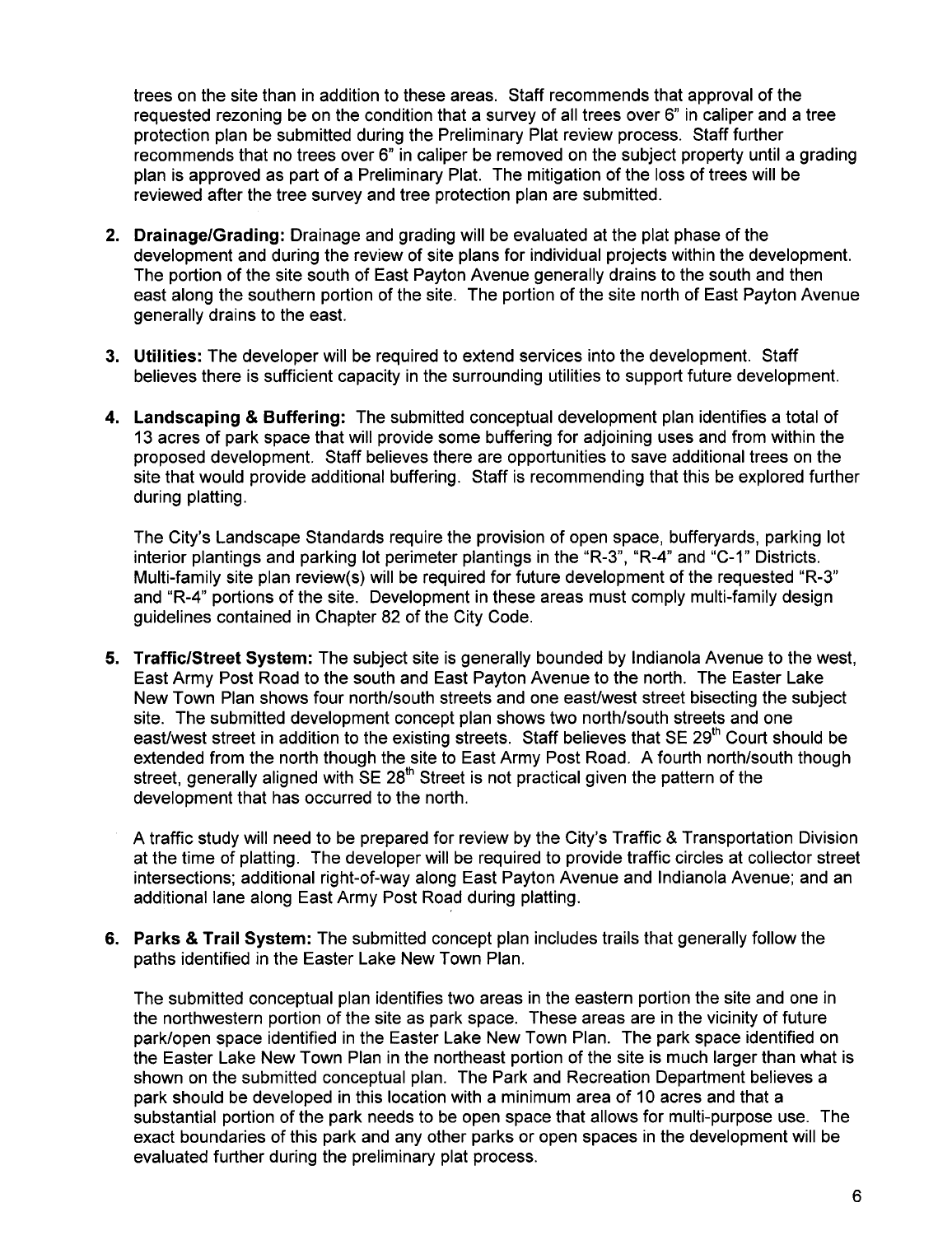7. Easter Lake New Town Plan: The western portion of the site is located in a Village Development Zone as described below by the Easter Lake New Town Plan.

Concentrated development that forms compact vilages is proposed in the western-most area of the Easter Lake New Town with its proximity to Indianola Road. The area will be composed of three villages, each village is approximately  $\frac{1}{2}$  mile square with a center made up of commercial or public uses. Densities of 3-12 dwelling units/acre, with an average of 6-8 dwellings units/acre are proposed. The overall density and design character of development within the vilage wil change as one moves from its centers to its edges.

The eastern portion of the site is located in the General Development Zone as described below by the Easter Lake New Town Plan.

New development wil be consistent with current development at densites of approximately 3-4 dwelling units per acre meeting the area's current market niche - large lot, single-family homes. To create a strong neighborhood unit in the General Development Character Zone, the Easter Lake New Town Plan proposes an interconnected streets system that minimizes the number of cul-de-sacs.

The existing rural road profile of the east-west streets through this character zone – Easter Lake Drive, Payton Avenue, Army Post Road, and Pine Avenue - fit with its rural aesthetic. These roads should be designated as scenic corridors with few or no curb cuts and gutters. This would transition from the more urban road profie proposed for the section of these roads in the Urban Vilage Character Zone.

Generally speaking the proposed land use amendments expand the area designated for Neighborhood Commercial Center, shifts the area designated for Mixed Use and Density Residential to the north and west, and expands the area designated for Low-Medium Residential to the east. Staff is supportive of the proposed land use amendments as they reflect natural breaks in the proposed collector street system and provide a transition of density from higher to lower as you move east from Indianola Avenue and north from East Army Post Road on the site.

Staff believes the proposed "R1-70", "R-3" and "C-1" Districts are appropriate if the "R-3" District is limited to a maximum of 12 units per acre as proposed by the applicant. The "R-3" District normally allows up to 17 units per acre. Staff believes the "R-4" is not appropriate because it allows up to 51 units per acre. The Mixed Use and Density Residential land use designation allows for developments over 17 units per acre as well as commercial uses. However, staff believes this designation was intended for areas that would developed with a mix of uses where a particular parcel within the area might have a density over 17 units per acre but that would be offset by commercially zoned parcels with no residences, Staff recommends the area proposed to be zoned "R-4" District be zoned "R-3" District with a maximum of 17 units per acre.

8. Urban Design: The development of this site will be subject to the City's Subdivision Ordinance, which includes the review and approval of all Preliminary Plats by the Plan and Zoning Commission. Final Plats are reviewed and approved by the City CounciL.

The site plan for any project within the subject development containing three or more dwelling units would be subject to review and approval by the Plan and Zoning Commission in accordance with the City's Design Guidelines for Multiple Family Dwellings as described in Section 82-214.05 of the City Code.

The proposed commercial area in the development will be highly visible and its character will have an impact on the image of the Easter Lake area. Therefore, staff believes the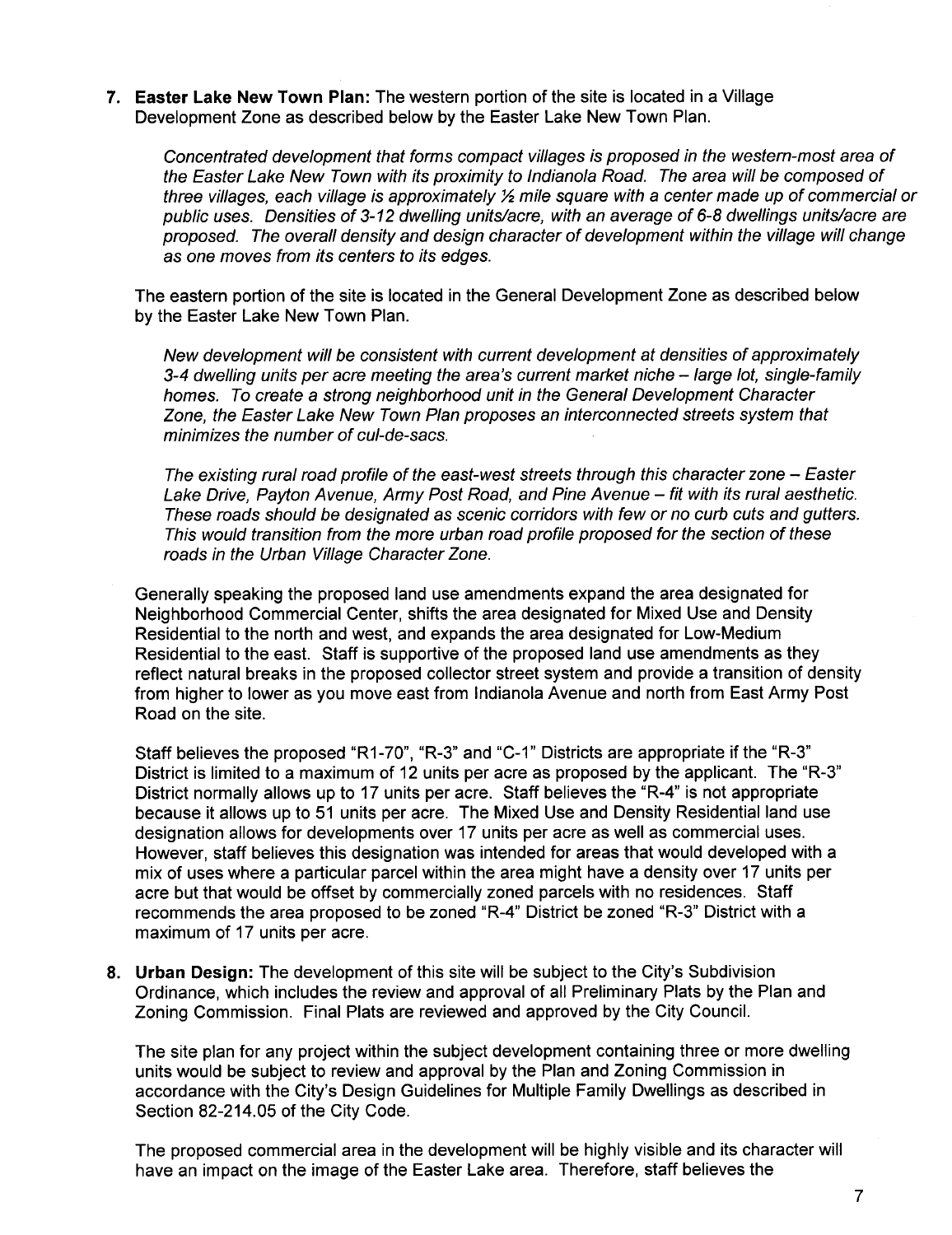commercial area should have a unified appearance. All buildings developed in this area should follow a unified architectural theme that includes a predominance of quality materials such as brick, stone, or masonry block. Specific conditions are listed in the Staff Recommendation (Section III) portion of this report.

All single-family residences proposed on any portion of the subject site would be subject to the minimum design standards contained in Section 134-342 of the City Code. In addition, staff believes that additional conditions should be placed on each of the requested zoning districts to ensure that future single-family residential development is compatible with existing residential development in the area and consistent with requirements placed on other recent developments in the City. Specific conditions are listed in the Staff Recommendation (Section III) portion of this report.

### SUMMARY OF DISCUSSION

Erik Lundy: Presented staff report and recommendation. Noted the developer is not who will implement the development so they want the flexibility to have differing zonings.

Larry Hulse: Asked if the multiple development plans would have to return to the Commission.

Erik Lundy: Indicated each development plan would return to the Commission. The single-family development is the preliminary plat so the Commission will see that as welL.

Jim Martin: Asked what can and cannot be on C-1 property.

Erik Lundy: Noted C-1 intent is for neighborhood-level retail commercial and is very limited in auto-oriented uses such as auto repair, car washes and car lots, for example. Gas stations are allowed in C-1 and on the Army Post Road corridor they can have up to 8 vehicle fueling stations.

Mike LudwiQ: Explained the C-1 District also allows any use permitted in an R-4 multi-family residential district. Suggested the C-1 area be further limited to restrict the density on the subject property to R-3 with no more than 17 units per acre. He further explained the permitted uses in a C-1 zoning district. Suggested that freestanding bars or taverns be prohibited. The use would be acceptable if located within a retail center

David Cupp: Noted a fear of the neighborhood residents is that on the R1-70 areas, the Commission would have no control over what goes in there.

Erik Lundy: Noted the Commission would review all subdivision plats, which would provide the street and lot layouts. He explained the housing sizes have been recommended minimum standards for the single-family residential areas consistent with other recent PUDs.

David Cupp: Explained the concern of a number of residents is that the Commission is going to approve the development and they will be forced to accept a lot of low-income housing.

Bruce Heilman: Asked staff about R1-70 lots in a conservation area having to be larger.

Erik Lundy: Explained that to be the densities in the Easter Lake New Town Plan, which has two different categories of low-density projected.

Brian Milard: Referred to Sawyer's Landing regarding lot maintenance and erosion control and asked whether the developer can be held responsible for maintaining a storm water erosion company to manage it.

Erik Lundy: Noted the condition staff is recommending is that the builder/owner is responsible.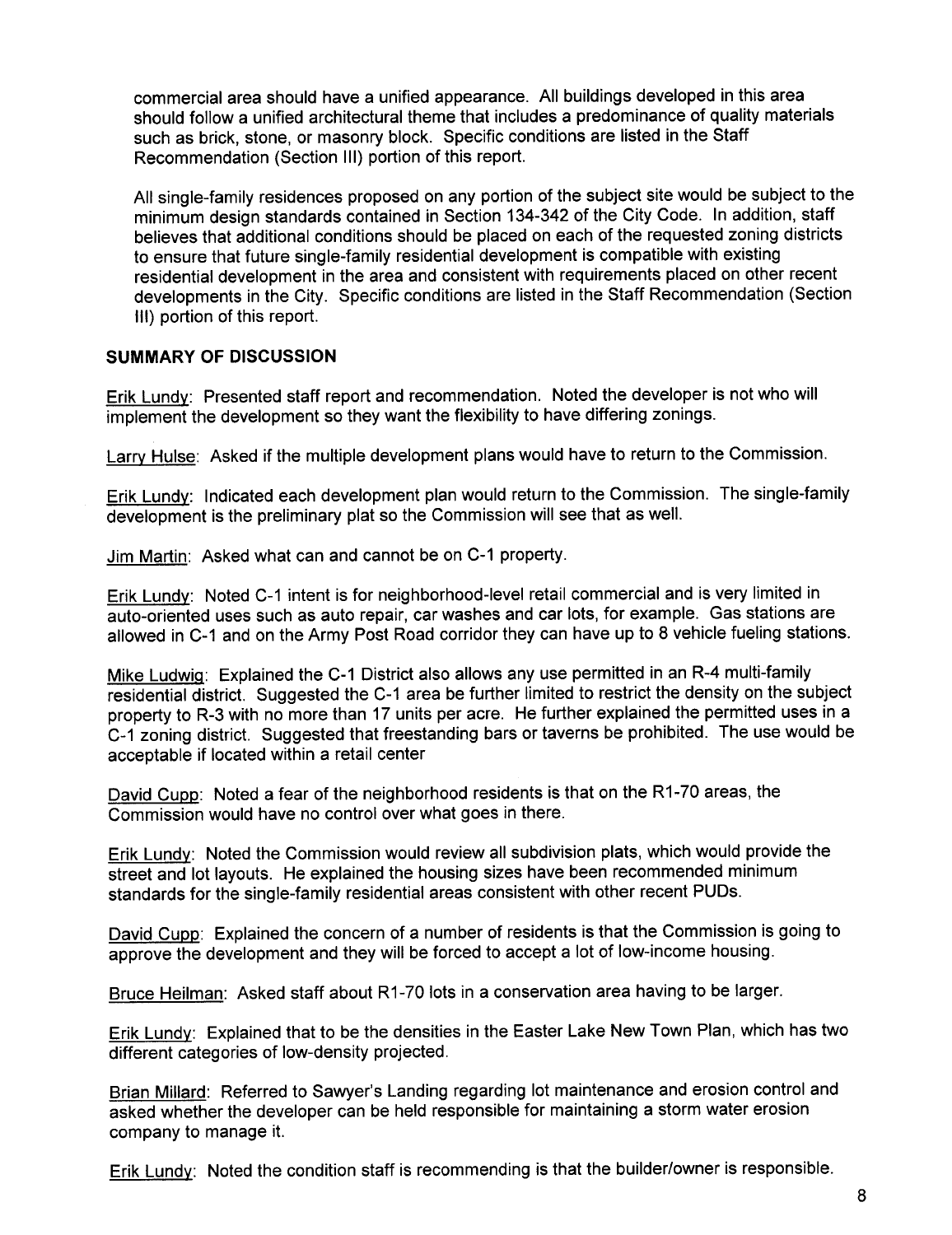Larry Hulse: Explained fines have been levied against the individual developers in the Savannah Homes area. Suggested the Commission could make it very strong in the recommendation that they expect the developer to use a professional group to manage the soils and demonstrate to the City and other groups that it will be managed appropriately.

Brian Millard: Indicated the residents are having to put up with the storm water problems.

Roger Brown: Suggested identifying, at the subdivision stage, a plan be presented to address drainage.

Jim Martin: Indicated drainage is already a problem.

David Cupp: Indicated there is a lot of construction; clarified the request could be passed with a restriction that it return to the Commission.

Larry Hulse: Affirmed but explained the landowner would have to agree to the restriction, Noted conditions #16 and #17 in the staff recommendations. It would be submitted to the Community Development department for the Planning Commission's recommendation. It would also include other issues such as the lotting, how the drainage would work, and erosion control. It would be more work for the Commission. The Commission would be giving approval of the densities and type of uses; all the zoning things, but when it returns the Commission could not change their mind on something unless they had a very good reason and everyone agreed. The Commission would not be saying anything could be built because the details would be returning for review and recommendation.

Mike Simonson: Referred to conditions #16 and #17 of the staff recommendations and asked if it would be possible for some of the lots to be carved off for multiple owners before an actual site plan were submitted. Suggested according to the language the owner of the property has to submit a master plan. If the first person only owns two acres, he questioned who would do the master plan.

Larry Hulse: Indicated commercial development is different than residential. The owner would have to subdivide the property and make it so it can be sold. He suggested when the subdivision comes in the Commission could ask for some of the themes they want.

Jim Martin: Summarized that all of the separate zonings would return to the Commission with more detail with the exception of C-1.

Erik Lundy: Noted the R-3 would return to the Commission as a multiple-family site plan with design guidelines. The R1-70 would return as a preliminary plat for street and lot layouts; staff is already suggesting some architectural restrictions in the conditions that would apply to those plats. Under the  $16<sup>th</sup>$  and  $17<sup>th</sup>$  conditions of the staff recommendation the C-1 areas would also return to the Commission rather than being at the purview of the Community Development Director.

Larry Hulse: Suggested a condition requiring a plat of survey not be used when there's any land division.

LeMar Koethe, 3514 142<sup>nd</sup> Street, Urbandale: Noted before he bought the property the previous owners did not want to get the sewer brought up to the property. He is not a developer, but he wanted to be sure it was done right with continuity. He agrees with all of staff recommendations. He met with the neighborhood association and they wanted less density. He is agreeing to going from the R-3 down to 12 units per acre and taking out the R-4 proposal and going to R-3 and not more than the maximum of 17 units per acre.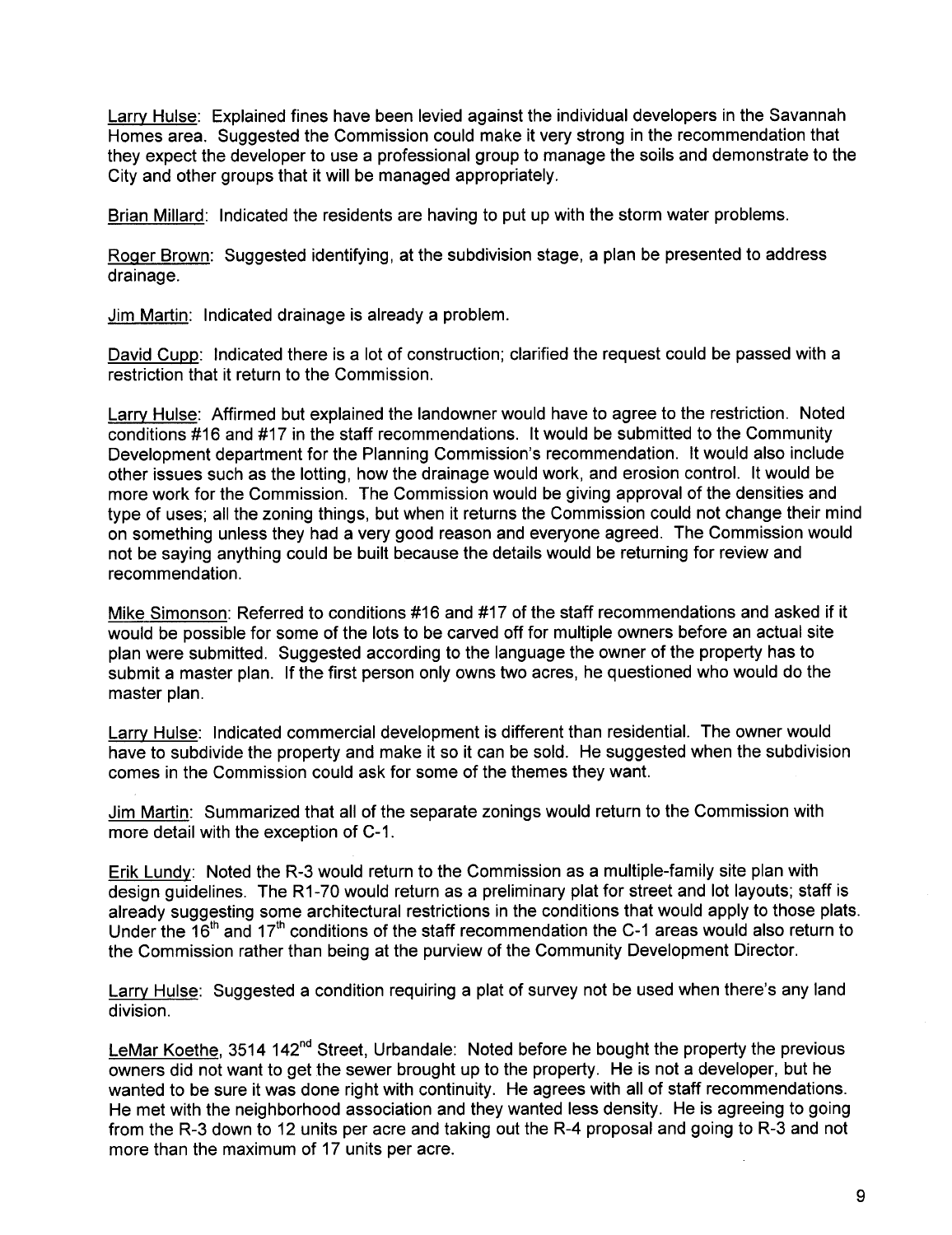Bruce Heilman: Asked who is advising him as a developer for the big picture.

LeMar Koethe: Noted he has talked to a lot of different people.

Bruce Heilman: Asked if he was comfortable that staff explained the advantages of a PUD.

LeMar Koethe: Indicated he understood there are many advantages to a PUD, which is why he is in agreement with the staff recommendations with all the stipulations.

Jim Martin: Asked about the rumor of section 8 housing.

LeMar Koethe: Explained Section 8 housing would ruin the looks of the area and would lower the quality of the area.

Larry Hulse: Explained Section 8 is not low-income housing areas. It is a certificate someone can take anywhere and subsidize their rent. It is a way for people to get housing they can afford and it can be in any area of the city.

## CHAIRPERSON OPENED THE PUBLIC HEARING

The following individuals spoke in favor:

Jason Jenkins, 2911 E. Diehl Avenue: He votes support with some reservations. He appreciated some of the conditions. He noted residents are concerned and they plan to watch the development, but they realize there is a lot that is premature and cannot be predicted. Urged the Commission to watch what is being done.

Mike Simonson: Explained he would have an opportunity to see all the plans as they come up, if it passes, and will be notified.

The following individuals spoke in opposition:

Charles Cruz, 2720 Shoreview Circle: Opposed to the R-3 and preferred single-family dwellings.

Nolen Etter, 2520 E. Payton: Expressed the following concerns:

- **.** preferred single-family dwellings to R-3;
- . already a high number of townhouses in the area;
- . trees have been removed on Payton;
- . increased traffic counts with more condos being built on Payton.

Jim Martin: Noted in the Capitol Improvement Plan both Indianola Avenue and Army Post are scheduled for 2009 improvements and widening.

Penny Orewiler, 3022 E. Highview Drive: Expressed the following concerns:

- none of the subject property is proposed for R1-80 zoning as it was originally planned;
- . 394 townhomes and condos are in Carmen Estates alone, some of which haven't even sold yet and a new plat is being started with another 980 units;
- . additional traffic; Payton is a single-lane with a single lane bridge;
- . schools are already overcrowded;
- . current runoff from erosion will be intensified with more development.

Jay HaQedorn, 3012 E. Highview Drive: Expressed concern for the runoff. Questioned if the area is ready for all the development and noted Easter Lake is dying because of siltation,

Dian Gunderman, 3006 E. Highview Drive: Expressed the following concerns: